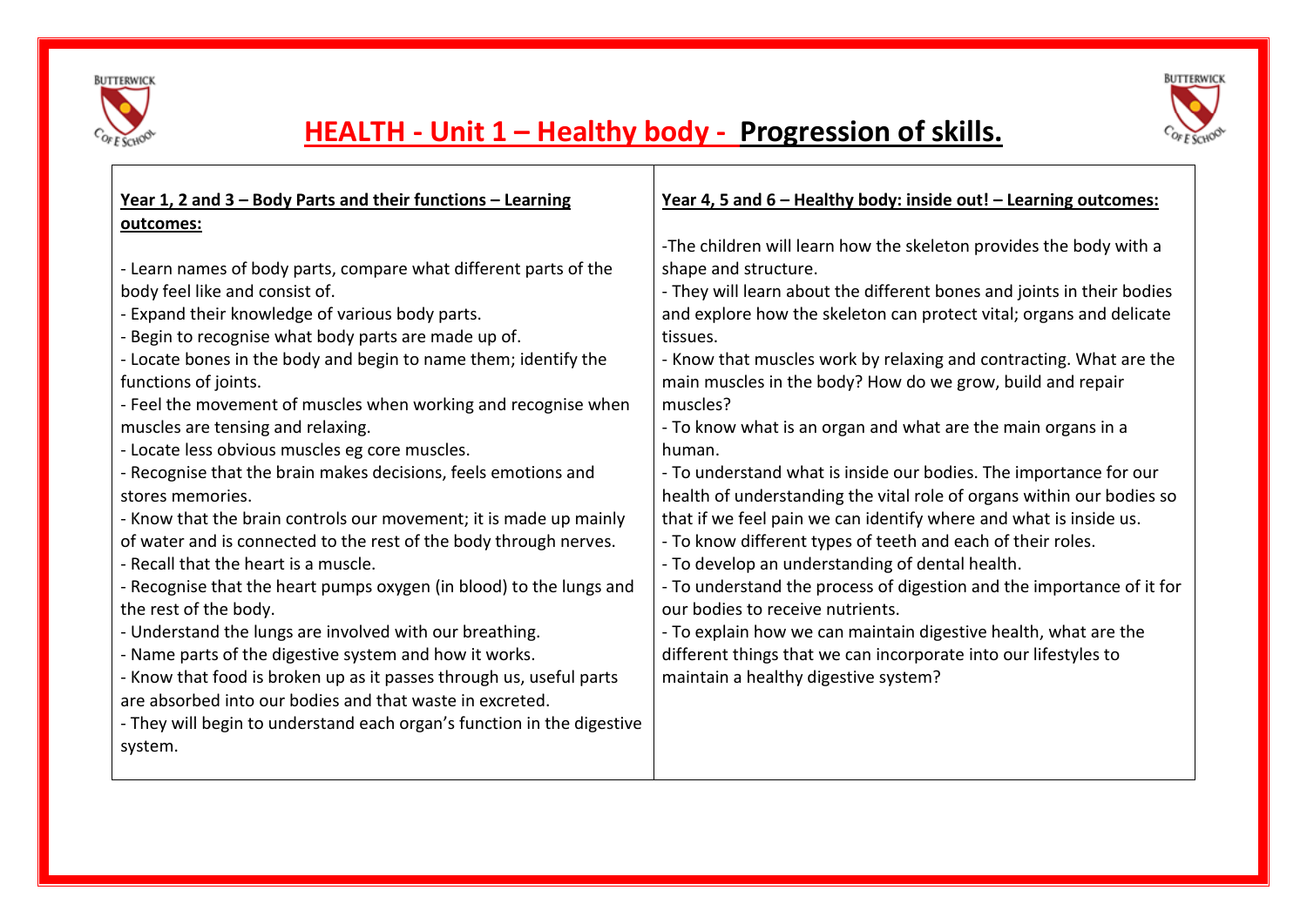



# **HEALTH - Unit 2 – Healthy minds - Progression of skills.**

| Years 1, 2 and 3 – Healthy mind, emotions and goals – Learning                                                                                                                                                                                                                                                                                                                                                                                                                                                                                                                                                                                                                                                                                                                                                                                                                                                                                                                                       | <u>Years 4, 5 and 6 – Healthy mind: going for goals – Learning</u>                                                                                                                                                                                                                                                                                                                                                                                                                                                                                                                                                                                                                                                  |
|------------------------------------------------------------------------------------------------------------------------------------------------------------------------------------------------------------------------------------------------------------------------------------------------------------------------------------------------------------------------------------------------------------------------------------------------------------------------------------------------------------------------------------------------------------------------------------------------------------------------------------------------------------------------------------------------------------------------------------------------------------------------------------------------------------------------------------------------------------------------------------------------------------------------------------------------------------------------------------------------------|---------------------------------------------------------------------------------------------------------------------------------------------------------------------------------------------------------------------------------------------------------------------------------------------------------------------------------------------------------------------------------------------------------------------------------------------------------------------------------------------------------------------------------------------------------------------------------------------------------------------------------------------------------------------------------------------------------------------|
| outcomes:                                                                                                                                                                                                                                                                                                                                                                                                                                                                                                                                                                                                                                                                                                                                                                                                                                                                                                                                                                                            | outcomes:                                                                                                                                                                                                                                                                                                                                                                                                                                                                                                                                                                                                                                                                                                           |
| - Learn to label the emotion / emotions that they are feeling right<br>now.<br>- Learn to recognise the signs that tell them about other people's<br>emotions.<br>- Label their feelings in past situations. Begin to understand the<br>reasons for their feelings.<br>- Recognise why they have these feelings, consider whether they<br>want to alter their feelings and how they can change their own<br>feelings.<br>- Understand that goals will help them to improve, recognise that<br>goals are usually challenging as they have not yet achieved them.<br>- Understand that success is important when considering their<br>feelings so they must set achievable goals.<br>- Explain how to stay motivated.<br>- Learn when to ask for help.<br>- Understand how to check their own progress towards their goals.<br>- Learn to be honest with themselves.<br>- Compare their original goals to the outcomes.<br>- Plan their next steps (whether they have achieved their goals or<br>not). | - recognise signs of stress and will be able to recall strategies that<br>can be used when they feel stress.<br>- Identify how challenges make them feel, how they can react to<br>them and how they can ask other people for help.<br>- Learn what we mean by mental health and how they should feel<br>about it.<br>- Learn what self-confidence is and why it is important.<br>- Learn the effect that having good / bad self-confidence can have on<br>their lives.<br>- Understand that they are in control of deciding what type of person<br>they are and what type of person they will grow up to be.<br>- Recognise different emotions and learn strategies to use to deal<br>with them in a positive way. |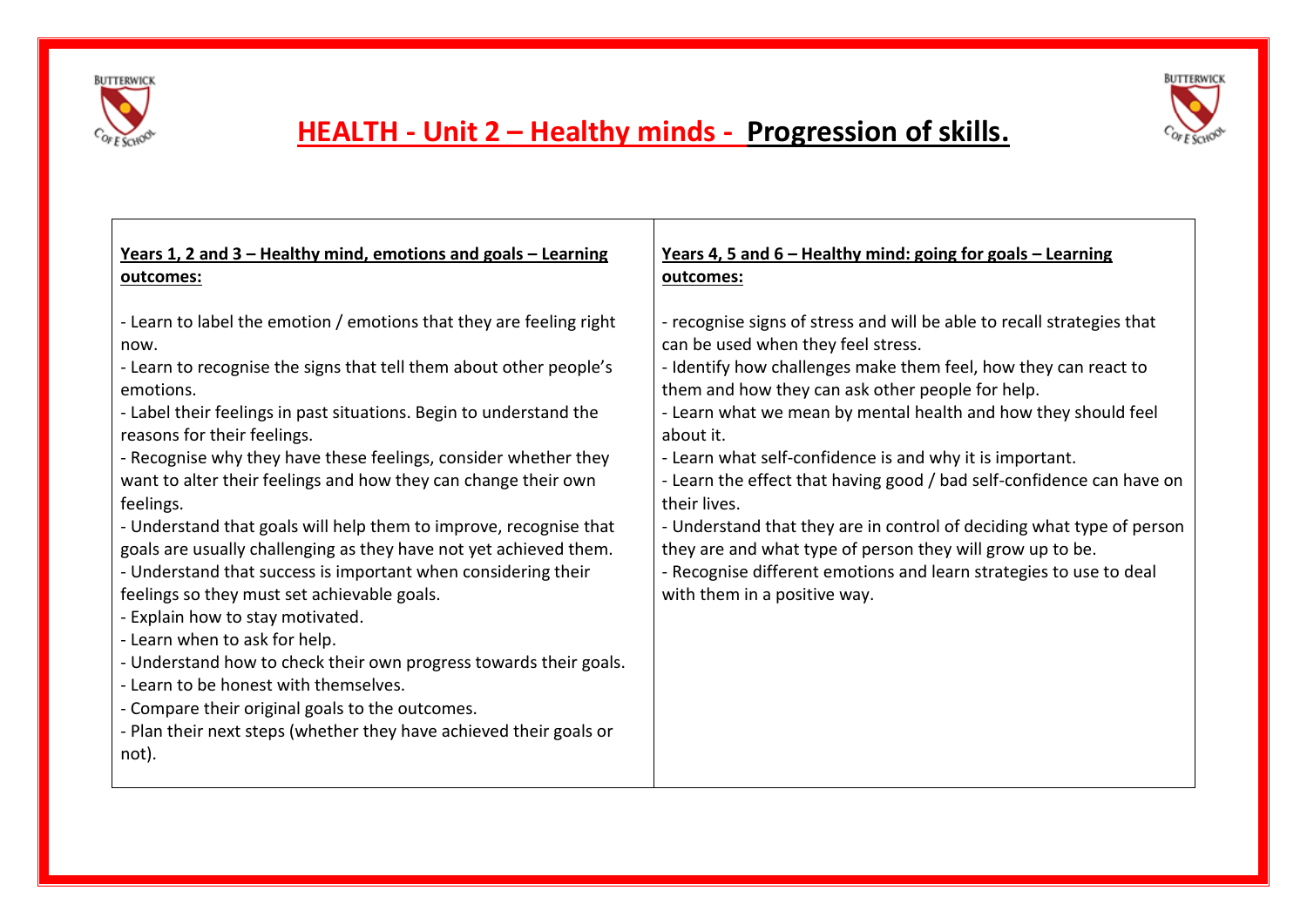



# **HEALTH - Unit 3 – Healthy lifestyle - Progression of skills.**

| <u>Years 1, 2 and 3 – Hygiene, medicine and exercise – Learning</u>                                                                                                                                                                                                                                                                                                                                                                                                                                                                                                                                                                                                                                                                                                                                                                                                         | <u>Years 4, 5 and 6 – Healthy lifestyle: You are what you eat! –</u>                                                                                                                                                                                                                                                                                                                                                                                                                                                                                                                                                                                                         |
|-----------------------------------------------------------------------------------------------------------------------------------------------------------------------------------------------------------------------------------------------------------------------------------------------------------------------------------------------------------------------------------------------------------------------------------------------------------------------------------------------------------------------------------------------------------------------------------------------------------------------------------------------------------------------------------------------------------------------------------------------------------------------------------------------------------------------------------------------------------------------------|------------------------------------------------------------------------------------------------------------------------------------------------------------------------------------------------------------------------------------------------------------------------------------------------------------------------------------------------------------------------------------------------------------------------------------------------------------------------------------------------------------------------------------------------------------------------------------------------------------------------------------------------------------------------------|
| outcomes:                                                                                                                                                                                                                                                                                                                                                                                                                                                                                                                                                                                                                                                                                                                                                                                                                                                                   | <b>Learning outcomes:</b>                                                                                                                                                                                                                                                                                                                                                                                                                                                                                                                                                                                                                                                    |
| - Learn to identify what poor hygiene looks like, how to describe<br>ways in which to stay clean and to list the different types of germs,<br>and categorise them into 'good' and 'bad'.<br>- Learn about how and why we brush our teeth and what will happen<br>as a consequence of not brushing their teeth.<br>- Learn about common illnesses, some of the ways doctors test for<br>illness and learn the tern 'diagnosis' and 'symptoms'.<br>- Learn about ways in which medicine can be dangerous and how to<br>store it safely.<br>- Learn that exercise helps to improve their co-ordination,<br>strengthens their heart and lungs, improves their muscles.<br>- Learn how to consider how they feel after different exercises.<br>- Learn how to compare their emotional feelings and physical<br>feelings and to compare their emotions after different exercises. | - Understand what healthy and unhealthy means and how to choose<br>foods that promote health.<br>- Learn what vitamins and minerals are. What they do to our bodies,<br>where we get them from and how cooking can affect them.<br>- Learn about what we eat not only affects our size, but also affects<br>our hearts.<br>- Learn how exercise increases their health, the effect of exercise on<br>the heart, burning calories and stress relief / releasing endorphins.<br>- Learn about how sleep affects their bodies, the value of sleep and<br>good sleeping habits.<br>- Learn about making responsible choices and what is more<br>important and prioritising time. |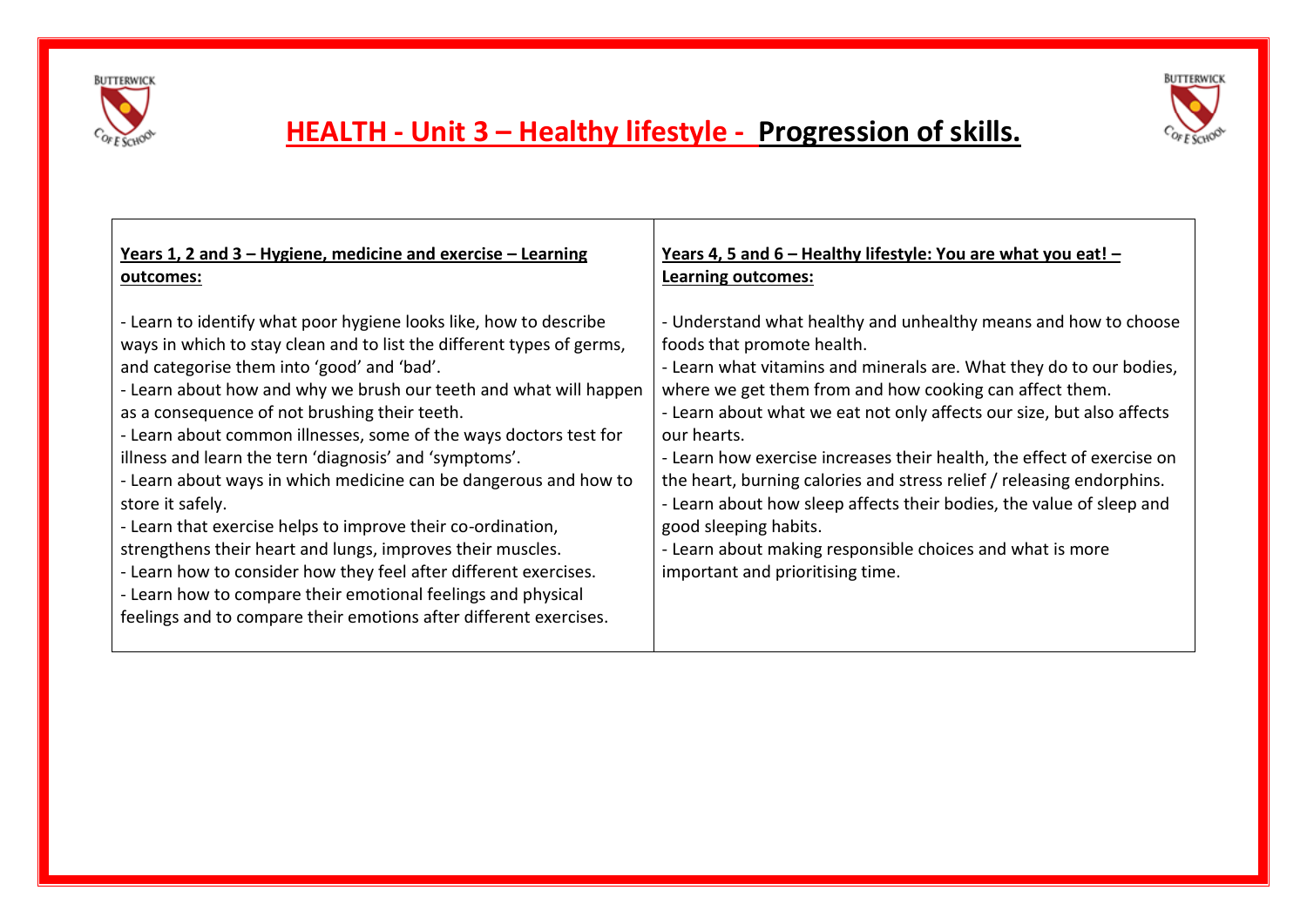



# **HEALTH - Unit 4 – Healthy body - Progression of skills.**

| Years 1, 2 and $3 -$ Body protectors and body changes $-$ Learning                                                                                                                                                                                                                                                                                                                                                                                                                                                                                                                                                                                                                                                                                                                                                                                                                                  | Years 4, 5 and $6$ – Healthy body: blood and guts – Learning                                                                                                                                                                                                                                                                                                                                                                                                                                                                                                                                    |
|-----------------------------------------------------------------------------------------------------------------------------------------------------------------------------------------------------------------------------------------------------------------------------------------------------------------------------------------------------------------------------------------------------------------------------------------------------------------------------------------------------------------------------------------------------------------------------------------------------------------------------------------------------------------------------------------------------------------------------------------------------------------------------------------------------------------------------------------------------------------------------------------------------|-------------------------------------------------------------------------------------------------------------------------------------------------------------------------------------------------------------------------------------------------------------------------------------------------------------------------------------------------------------------------------------------------------------------------------------------------------------------------------------------------------------------------------------------------------------------------------------------------|
| outcomes:                                                                                                                                                                                                                                                                                                                                                                                                                                                                                                                                                                                                                                                                                                                                                                                                                                                                                           | outcomes:                                                                                                                                                                                                                                                                                                                                                                                                                                                                                                                                                                                       |
| - To name parts of our bodies that are protected by other parts.<br>- To find out how we can improve our body's natural protection.<br>- To investigate how our reflexes protect us.<br>- To recognise how our seeing (sight) and hearing senses can keep us<br>safe.<br>- To suggest how we can look after these senses and maintain them<br>for as long as possible.<br>- To consider the difficulties faced by people who do not have these<br>senses.<br>- To identify how wounds bruises and broken bones heal.<br>- To recognise that the same person was a baby, who grows into a<br>child then becomes an adult.<br>- To find out how our outer body changes over time.<br>- To find out how our inner body changes over time.<br>- To recognise how we have changed since we were born.<br>- To predict what we will be like as teenagers.<br>- To predict what we will be like as adults. | - To learn which parts of the body make up the circulatory system<br>and what its main function is in the body.<br>- To learn what blood vessels are and what their main functions are<br>in the human body.<br>- To learn what blood is made of and the roles of each type of cells<br>that make up our blood.<br>- To learn what respiration is and what parts of the body are involved<br>in respiration.<br>- To understand why exercise is good for the body and the effect<br>exercise has.<br>- To know what happens when humans grow and what are the<br>changes our bodies go through. |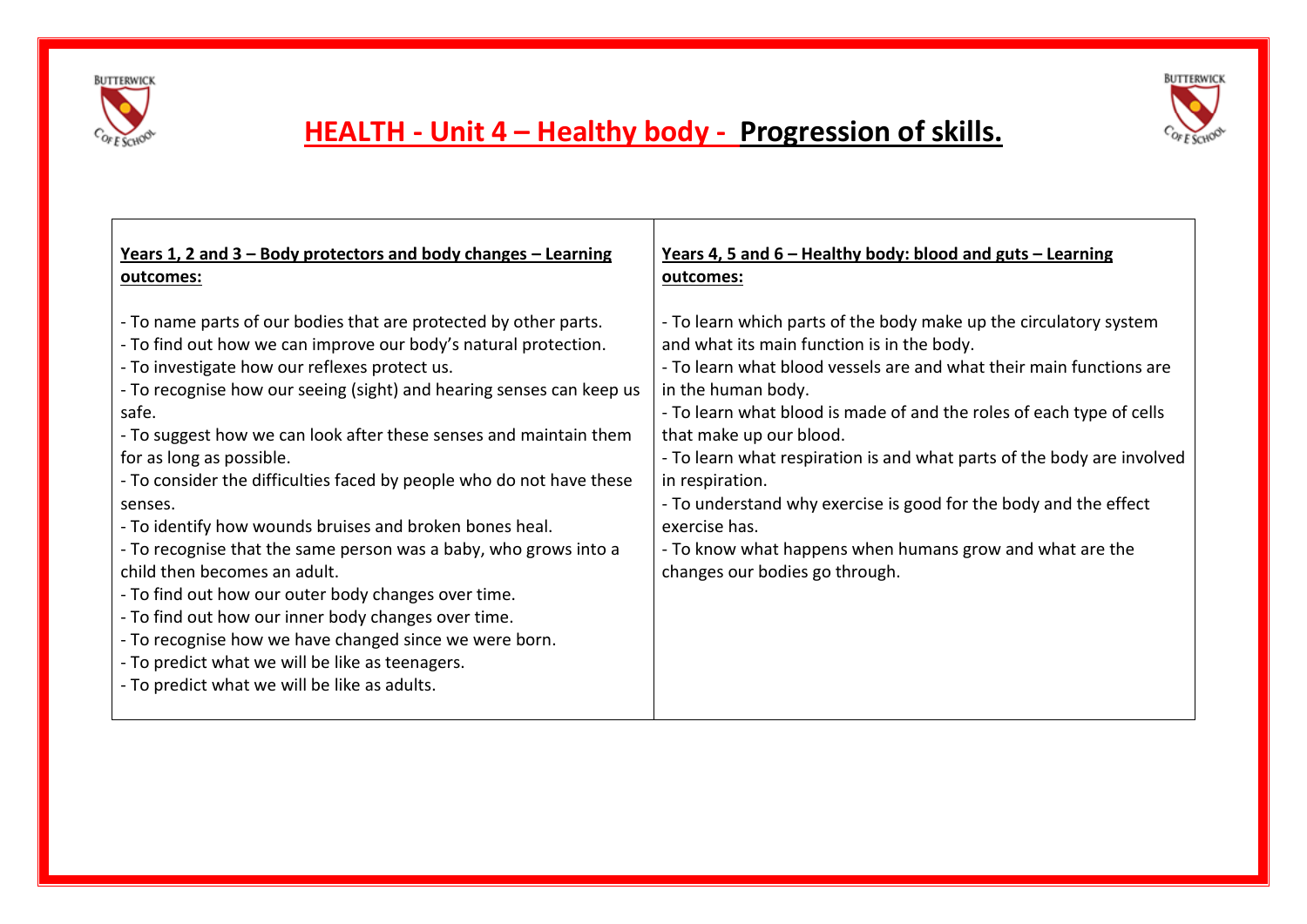



# **HEALTH - Unit 5 – Healthy relationships - Progression of skills.**

| Years 1, 2 and 3 – Relationships with others and opinions –                                                                                                                                                                                                                                                                                                                                                                                                                                                                                                                                                                                                                                                                                                                                        | Years 4, 5 and 6 - Healthy mind: Healthy body - Learning                                                                                                                                                                                                                                                                                                                                                                                                                                                                                                                                                                                                                         |
|----------------------------------------------------------------------------------------------------------------------------------------------------------------------------------------------------------------------------------------------------------------------------------------------------------------------------------------------------------------------------------------------------------------------------------------------------------------------------------------------------------------------------------------------------------------------------------------------------------------------------------------------------------------------------------------------------------------------------------------------------------------------------------------------------|----------------------------------------------------------------------------------------------------------------------------------------------------------------------------------------------------------------------------------------------------------------------------------------------------------------------------------------------------------------------------------------------------------------------------------------------------------------------------------------------------------------------------------------------------------------------------------------------------------------------------------------------------------------------------------|
| Learning outcomes:                                                                                                                                                                                                                                                                                                                                                                                                                                                                                                                                                                                                                                                                                                                                                                                 | outcomes:                                                                                                                                                                                                                                                                                                                                                                                                                                                                                                                                                                                                                                                                        |
| - To consider why people get on well with friends.<br>- To suggest how to be a good friend and how to share happiness.<br>- To share when friendships have been challenging.<br>- To suggest solutions for challenges.<br>- To listen to advice.<br>- To share when relationships with parents/carers have been<br>positive.<br>- To consider difficulties faced by parents / carers.<br>- To understand that the meaning of fair and unfair is different in<br>every situation.<br>- To express my opinion.<br>- To consider what an opinion is and consider other people's<br>opinions.<br>- To consider how to persuade others.<br>- To share my opinion and persuade others to agree with my opinion<br>in an appropriate way.<br>- To assess whether I have been persuaded by another person. | - To learn that failure allows them to learn from their mistakes.<br>- To learn what we mean by happiness, why it is so important for<br>their wellbeing and the factors that contribute to their own<br>happiness.<br>- To learn about the potential dangers when they are out and what<br>they can do to keep themselves safe.<br>- To learn about the potential dangers when using the internet and<br>what strategies they can use to keep safe online.<br>- To learn about the potential hazards when playing near roads and<br>what they do to keep themselves safe.<br>- To learn about the issues that affect the health and wellbeing in<br>societies around the world. |